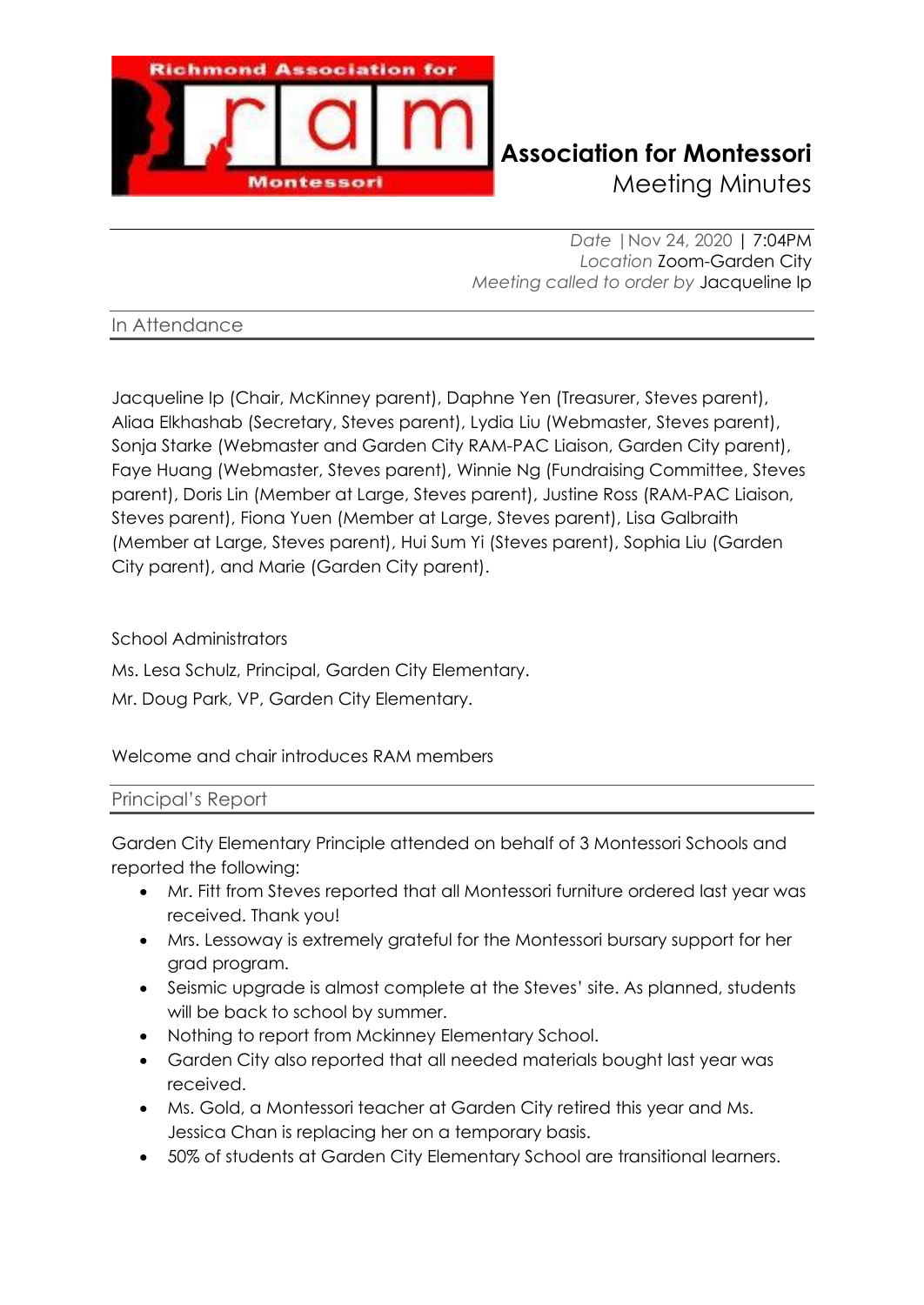

• The district \$4,500 budget hasn't been received yet however; it is coming in the next few weeks.

#### Approval of Minutes from Last Meeting

Approval of the last meeting's minutes will be deferred to the next meeting.

#### Adoption of Agenda

Agenda circulated through Zoom chat and accepted.

RAM Reports

Chair Report

● Housekeeping items.

Treasurer Report and Budget Discussion

- Jacqueline reviewed financial reports.
- Total Income: Fundraising through Mablels Labels issued a check \$53.32.
- Total Expenses: \$331.79.
- Total Operating Income \$6761.53.
- Balance Sheet total Assets \$39K.
- 2020/2021 Budget
	- o Total expected income decreased to \$5K.
	- o Total expected expenses \$13K.
		- This year materials expenses for each school was reduced from \$5,000 to \$3,000.

#### Open Issues and New Business

#### Teacher Bursary Program

- Bursary cut-off:
	- RAM help funding teacher's education and workshops; up to \$500 for a workshop, \$1,000 for a course, and for multi-year courses funding will be \$1,000, 1,200 and \$1,500 for three consecutive years while the teacher is in the program.
	- To ensure bursaries are available for all teachers not limited on those who applied early on in the year, RAM implemented a preapproval process. Throughout the year, as we receive the bursary application and it is preapproved, applicants receive a \$300. In April, closer to the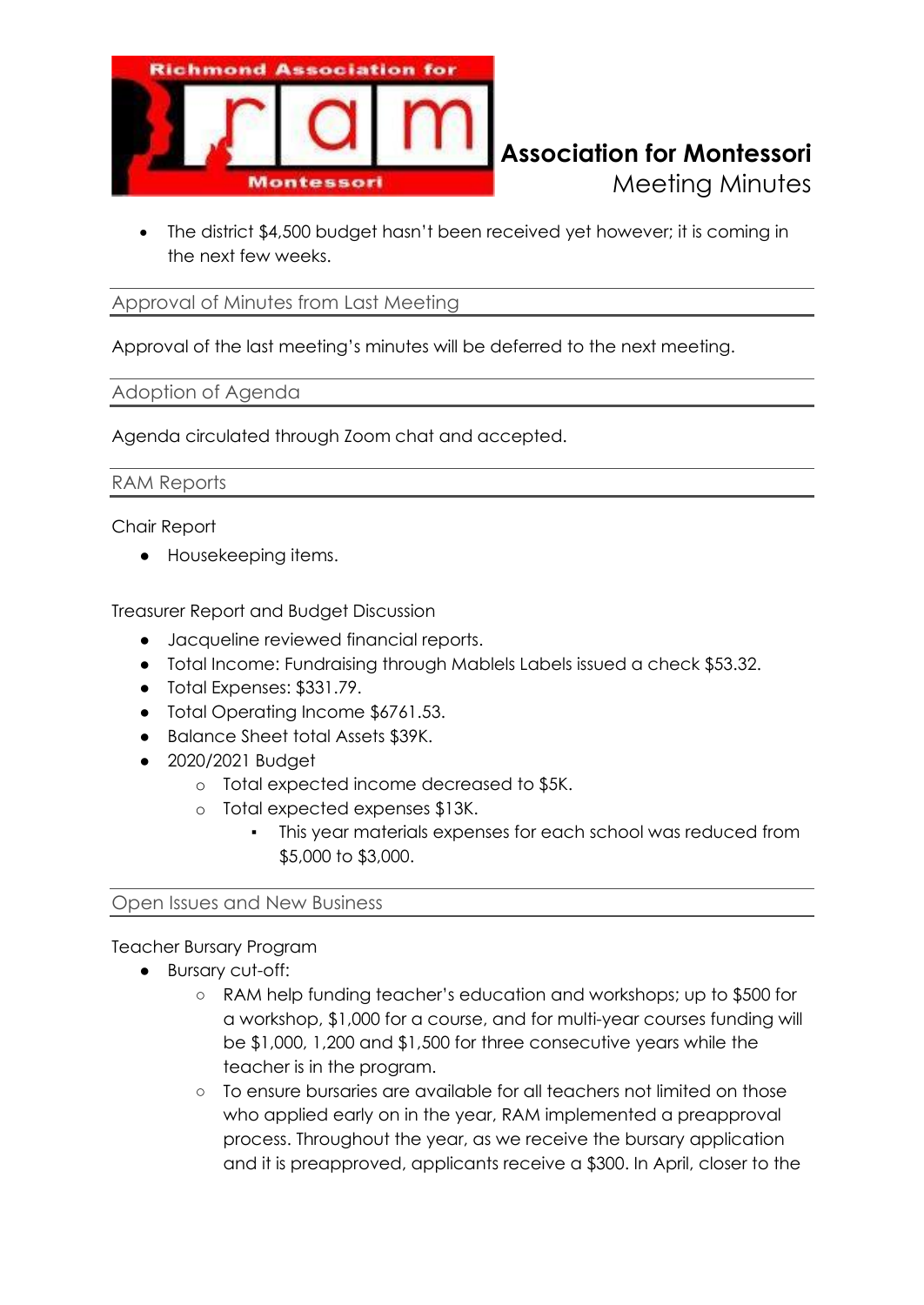

# **Richmond Association for Montessori** Meeting Minutes

AGM, we review all the bursaries applications received throughout the year and check the remaining budget and accordingly we will be able to fulfil what is needed.

- We need to revise our cut off period, so that applicants who applied in the summer would be considered for the following school year.
- MOTION: Move bursary date to be consistent with application cut off for the 12 months period (all in favour, no objections).

Website update

● Bursary forms to be available on the website for teachers, under teachers' resources. A PDF link will be added.

Online Platform for Membership and Cash Drive

- Faye discussed EventBrite as RAM new online platform. Eventbrite was previously used for RAM fundraising events (Clip 'N Climb and Kidtropolis).
- Faye demonstrated how the website will work and how families can donate
	- Families will be able to fill an online form so it will be clear who donated and for how much.
	- Eventbrite only takes a processing fees 2%, other payment methods charge higher.
- Members who do not prefer to pay online can still:
	- Print and fill the forms and send a cheque.
	- Print and fill the form and send an e-mail transfer confirmation no.
	- Justine: we preapproved use PayPal in the previous meeting, thus we need a new Motion.
- MOTION: Use Eventbrite as our electronic platform for membership and donation processing. Small processing fee to be payable by donors (all in favour, no objections).

## Fundraising

- Mabel's Labels gives RAM 20% of what people buy on their website.
- Jacqueline displayed Mabel's label website and different ideas for shopping for Christmas including Stocking Stuffers.
- To support RAM:
	- o Go the website
	- o Click on support a fundraiser
	- o Choose RAM
- It will be considered in the newsletter and please ponder spreading the word.
- FlipGive an online shopping platform.
	- o We are signed up as RAM, once you are signed in you are able to get a certain % back to RAM.